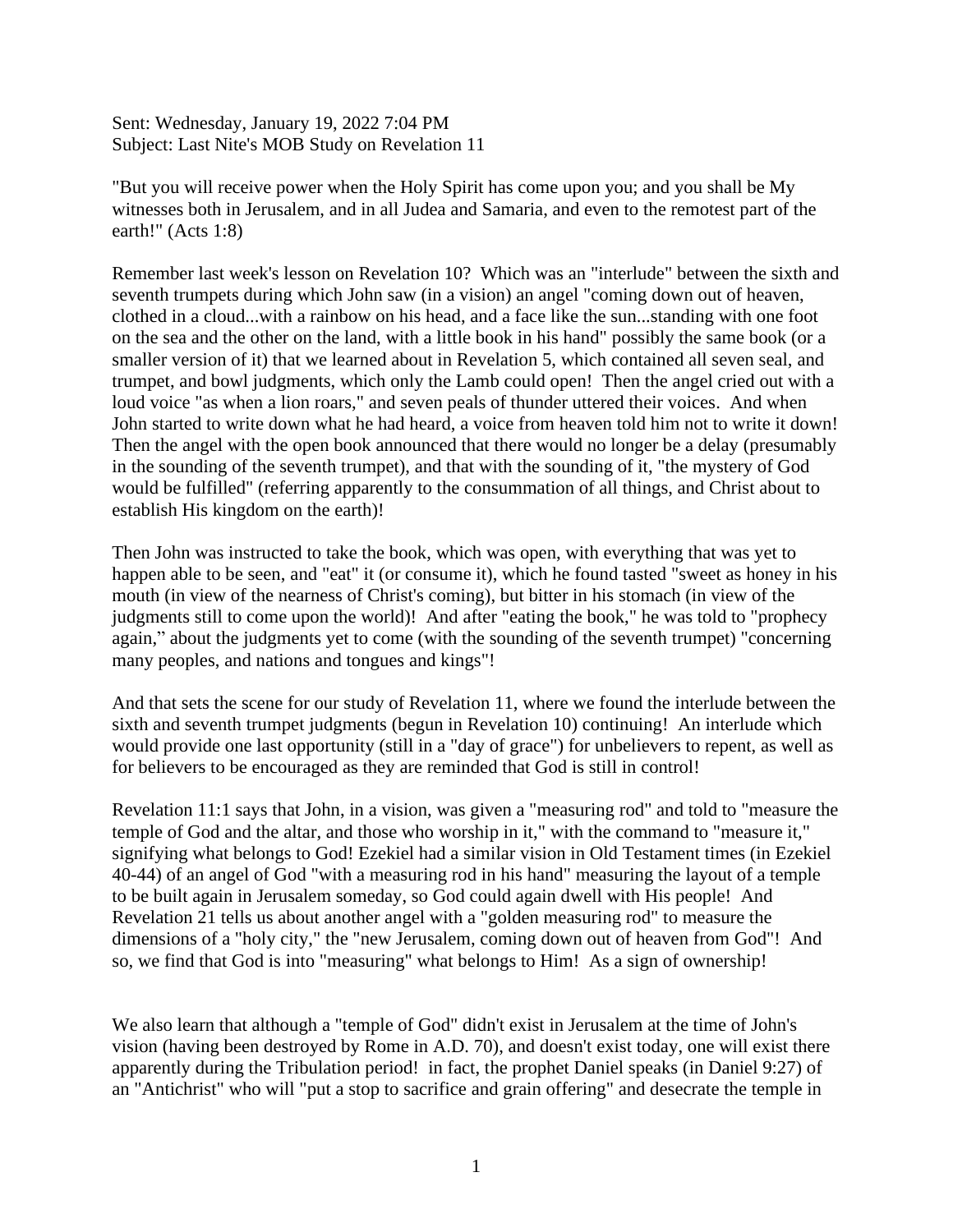Jerusalem, in what is known as the "abomination of desolation"! Jesus told the disciples, in Matthew 24:15-27, that "when you see the abomination of desolation, which was spoken of through Daniel..." they could expect the "coming of the Son of Man"! And the apostle Paul, speaking of the "coming day of the Lord," said that it would be preceded by an "apostasy" with the "man of lawlessness revealed" (speaking of the Antichrist), who will "exalt himself above every so-called god or object of worship, so that he takes his seat in the temple of God, displaying himself as being God"! (So, watch for the construction of a new temple in Jerusalem, plans for which are apparently already in place!)

Revelation 11:3-10 also speaks of how God will raise up "two witnesses" who will prophesy during the last three and a half years of the tribulation, "clothed in sackcloth" who, among other things, will have power to "shut up the sky, so that it won't rain...and turn the waters into blood, and to strike the earth with every kind of plague"! Verse 7 says that "when they have finished their testimony, the beast (or antichrist) that comes out of the abyss will make war with them and kill them" and, as a sign of his contempt, allow their bodies to be lie on the street of Jerusalem for three and a half days, with the whole world watching, and those who dwell on the earth (speaking of unbelievers) rejoicing and celebrating because of the "torment" they felt about the preaching of God's coming judgment! (Just like in our day!)

Then, verses 11-13 says, that "after three and a half days, the breath of life from God came into them, and they stood on their feet; and great fear fell upon those who were watching them. And they heard a loud voice from heaven saying to them to 'Come up here!' And they went up into heaven in a cloud! And their enemies watched them...and there was a great earthquake, and a tenth of the city fell; seven thousand people were killed...and the rest of the people were terrified and gave glory to the God of heaven!"

MacArthur calls it "a saving response"! (At least for some!) It certainly gives new meaning to what Jesus said (in Matthew 24:14) that "the gospel of kingdom shall be preached in the whole world as a testimony to all the nations, and then the end will come!" (Remember that all this takes place after the rapture and represents the last call for people throughout the world to repent and "be saved"! During the toughest of times!)

And so, many wonder: who are the two witnesses? Certainly, appear to be Moses and Elijah, although we can't be dogmatic! But both Moses and Elijah appeared with Jesus at the "transfiguration" (recorded in Matthew 17:2-3). And both performed the same kind of miracles in their day as will be performed during the tribulation! Moses stood before Pharaoh, and after he refused to "let God's people go, God used Moses to send various plagues on the people of Egypt, including turning the waters of the Nile into blood! Elijah "prayed earnestly that it wouldn't rain on the earth for three years and six months" (according to James 5:17), and it didn't! And Malachi 4:5 prophecies, "Behold I am going to send you Elijah the prophet before the coming of the great and terrible day of the Lord"! Sounds like Moses and Elijah to me!

"Then the seventh angel sounded (Revelation 11:15-17 says)! And there were loud voices in heaven, saying, 'the kingdom of the world has become the kingdom of our Lord and of His Christ (Messiah); and He will reign forever and ever! And the twenty-four elders, who sit on the throne before God, fell on their faces (again!) and worshiped God, saying, 'We give you thanks, O Lord